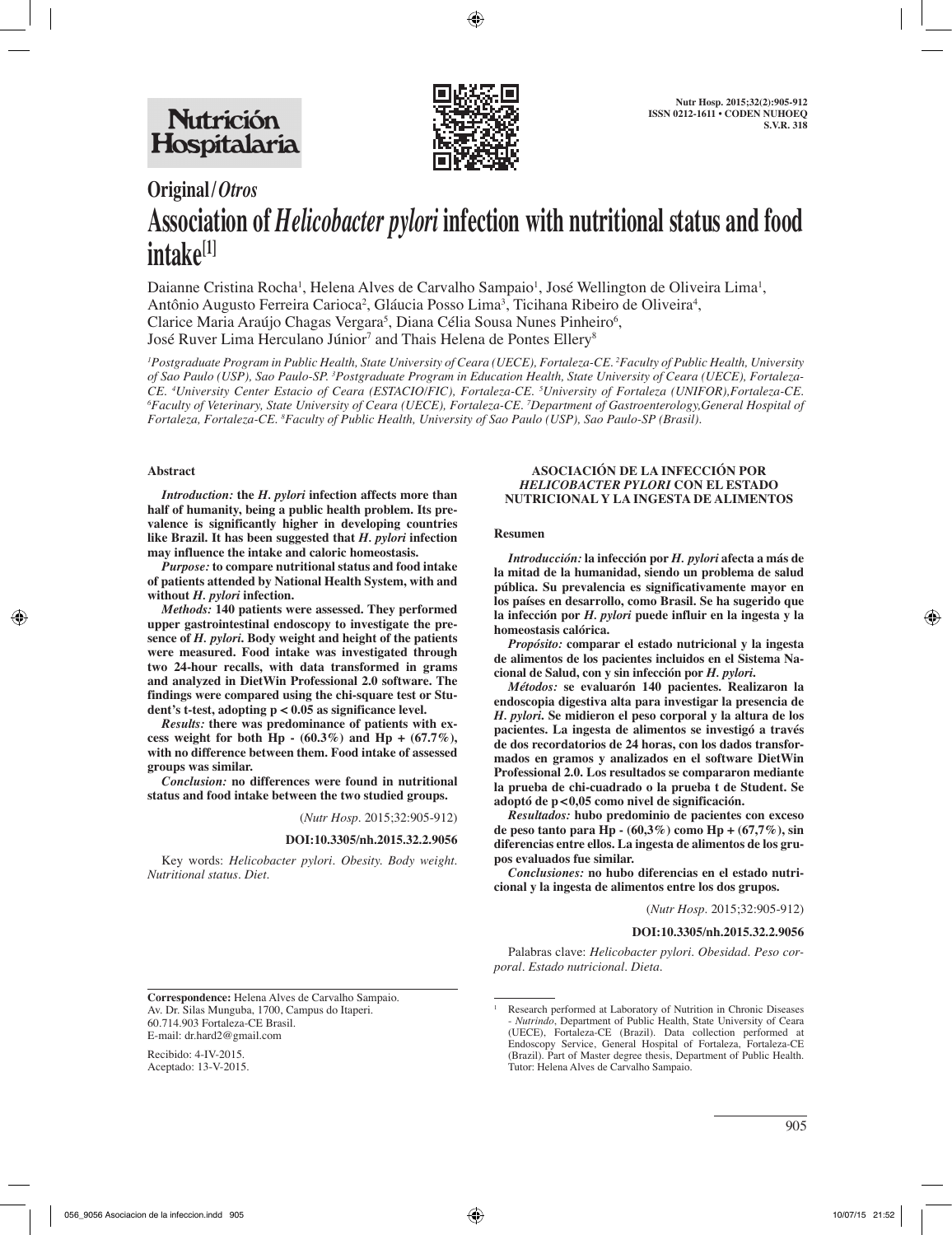## **Abbreviations**

WHO: World Health Organization. *H. pylori, Hp: Helicobacter pylori.*

SUS: Unified Health System.

CNPq: National Council for Scientific and Technological Development.

BMI: Body Mass Index.

POF: Consumer Expenditure Survey.

PNAD: National Household Sample Survey.

IBGE: Brazilian Institute of Geography and Statistics.

NHANES III: Third National Health and Nutrition Examination Survey.

# **Introduction**

Obesity is a public health problem worldwide, being result of a sum of factors related to lifestyle, including an overall increase in caloric food intake and decreased physical activity<sup>1</sup>.

Looking for more determinant causes of obesity, in recent years it started to glimpse in literature a possible association between obesity and the presence of *H. pylori* infection<sup>2-6</sup>.

The *H. pylori* infection affects more than half of humanity. Its prevalence is significantly higher in developing countries and in all ages, affecting 70% to 90% of the population. In developed countries the prevalence is lower, ranging between 25% and 50%. In Brazil the prevalence in adults is  $82\%$ <sup>7</sup>.

Researches point out that infection with *H. pylori* can influence the intake and caloric homeostasis by ghrelin signaling<sup>8</sup>, a peptide secreted in the stomach and involved on food intake behavior and body weight regulation. However, the type of influence that occurs is still controversial.

It is known that there is a physiological increasing on ghrelin levels during fasting, increasing appetite and signaling to food intake. As from the beginning of eating act, their levels are going reducing to the same extent in which the appetite also decreases and, thus, the feeding ends<sup>19</sup>.

It was observed that in obese subjects the ghrelin levels are not reduced in response to food intake, which may partly explain both the emergence, as the maintenance of your weight  $excess<sup>10,11</sup>$ .

According to some authors, the gastritis often induced by infection arising from the *H. pylori* infection leads to reduction of gastric ghrelin levels, with repercussions in serum levels. If this reduction in fact occurs, may be associated to weight  $loss<sup>12</sup>$ .

Coherently, the bacterial eradication appears to influence the ghrelin dynamics, restoring their levels and increasing body weight $4,13-14$ .

However the relationship is not so clear, so there are studies that confirm these observations cited<sup>13</sup>, but there are studies linking weight gain with the microorga-

nism presence<sup>8</sup>. There are also studies that did not detect changes in ghrelin levels associated to infection<sup>12</sup>.

The addiction of a mediator potential in the process of weight gain, *H. pylori* generates expectations as to whether or not of influence of infection by this organism on body weight and eating behavior. The aim of this study, therefore, was to compare the nutritional status and food intake of patients with and without *H. pylori* assisted by the Unified Health System (SUS).

# **Purpose**

The aim of this study was to compare the nutritional status and food intake of patients with and without *H. pylori* assisted by the Unified Health System (SUS).

# **Methods**

This is an analytical study with a quantitative approach. It was developed in a health care facility that attends patients of Unified Health System (SUS). The Health Unit was chosen based on the existence of a Gastrointestinal Endoscopy Service. The study population consisted of patients who sought the Endoscopy Unit of the cited institution to perform the upper gastrointestinal endoscopy.

This study is a subproject of the research "*H. pylori*, ghrelin, appetite and body weight: effects of the presence and eradication of the microorganism in patients of the Unified Health System", funded by the National Council for Scientific and Technological Development (CNPq), through CNPq's Universal Notice 14/2011, process 483302/2011-2.

The sample was calculated considering systematic review and meta-analysis of Nweneka and Prentice15, who assessed studies focusing on the theme to be addressed here. To the calculation, among the studies encompassed by these authors, were considered those who had at least 50 individuals in each of the two groups (H*. pylori* positive or negative), with an alpha error of  $0.05$  and power = 0.80. Thus, the planned sample, depending on the assessed study, ranged from 38 to 72 subjects in each group.

Patients with gastric cancer, by the possible influence on the markers to be evaluated, people who did not live in the capital, people having gastrointestinal bleeding, people who were receiving drug treatment using proton pump inhibitor, besides elderly and children were excluded.

The final sample was constituted by 140 people who were treated at the location already cited, 62 were *H. pylori* positive and 78 were *H. pylori* negative.

Data collection occurred from July 2012 to May 2013 and encompassed exams and interview to obtain information as follows discriminated: identification of participants; gastrointestinal endoscopy with biopsy; anthropometry (weight and height measurements); 24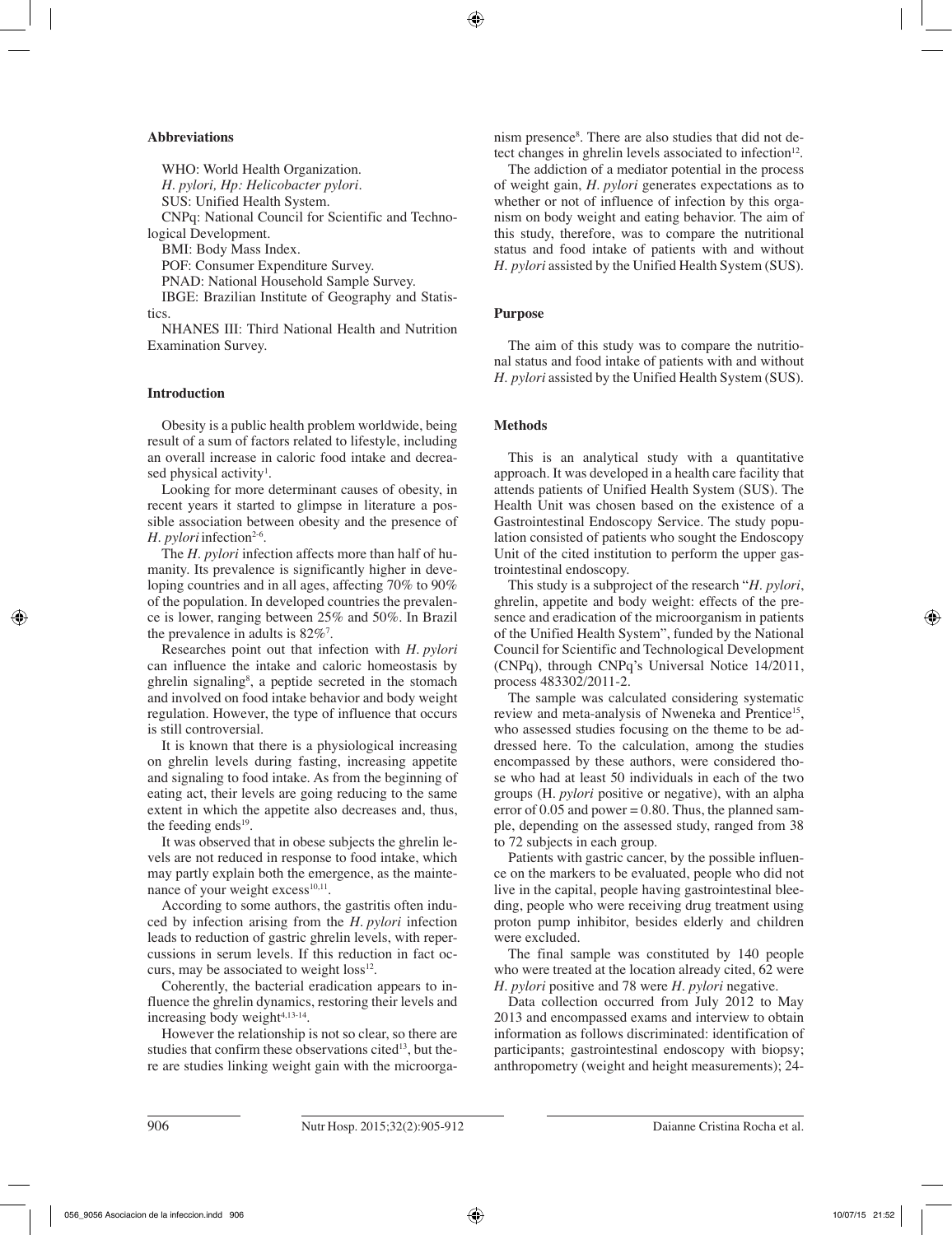hour food recall, before the endoscopic exam and referring to one day of consumption at home, obtained by telephone or home visit, in which one of the two occasions reported the consumption in one day of weekend.

The patients showed up, after six hours fasting completely and eight hours fasting for dairy products, to perform upper gastrointestinal endoscopy. Endoscopic biopsies are already part of routine service, independent of other clinical indications, for investigation of the presence of *H. pylori*.

For such investigation, three fragments of the gastric antrum were collected with endoscopic forceps that later, with the aid of disposable needle, were directly transferred to the test tube containing the URETEST® urea solution, and kept at room temperature. The verification of results was performed after 24 hours. Patients were considered *H. pylori* positive if the urease test accused presence of microorganism, which, in accord to manufacturer, is demonstrated by the change of the solution color from yellow to red. The participants were divided into two groups: *H. pylori* positive (Hp +) and *H. pylori* negative (Hp -).

The body mass index -  $BMI (kg/m<sup>2</sup>)$  of patients was determined before the endoscopic exam by collecting data on weight and height. To this, we adopted protocol of Alvarez and Pavan<sup>16</sup>, using anthropometric scale, brand: Balmak, capacity 200 kg with an interval of 100 g and 2.00 m with an interval of 1.0 cm. From the BMI nutritional status of the participants, they were classified according to  $WHO^{17}$ , with obesity grades 1, 2 and 3 grouped as obesity.

The realization of two 24-hour food recalls, involving one day of the weekend, was followed by the literature recommendations as to the minimum number of dietary recalls and as to the need to investigate days of unusual consumption $18$ .

The data, provided in portion sizes were converted into grams by standardization of *Table of reference measures for food consumed in Brazil*, recently developed by the Consumer Expenditure Survey - POF 2008-200919.

After this procedure, the data were input in DietWin Professional 2.0 software for analysis of calories, cholesterol, sodium and macronutrients: proteins, fats (total fat, monounsaturated and polyunsaturated) and carbohydrates (including determination of fibers).

The data were tabulated and were presented in simple and percentage frequencies, means and standard deviations or medians and interquartile ranges, always comparing the findings of the two groups of patients  $(Hp + and Hp -).$ 

The data were analyzed using statistical programs Epi Info<sup>TM</sup> 7.1.0.6 and SPSS (Statistical Program for the Social Sciences), version 20.0. The categorical variables were analyzed using Chi-square test. Kolmogorov-Smirnov normality test was performed. From this, we used the Student's t-test to compare means or Mann-Whitney test to compare the means of ranks. For all tests we used  $p < 0.05$  as significance level.

The project was designed according to Resolution 196/1996 of the Ministry of Health<sup>20</sup>, which regulates the development of human research. The same was approved by the Ethics Committee for Research on Human Beings of the institution responsible for the study, number 11582611-4 and the data collection was initiated only after approval by the committee. Participants, according to that resolution, signed a free and informed consent form, nodding their participation in the study.

# **Results**

Among the 140 patients, 101 (72.1%) were women and 39 (27.9%) were men. Regarding the presence of *H. pylori*, 78 (55.7%) were Hp - and 62 (44.3%) were Hp +, with 18 men and 44 women Hp +, without difference considering sex ( $p = 0.782$ ). The mean age of participants was  $39.7 \pm 12.0$  years, being similar in both groups:  $39.9 \pm 12.1$  years among patients Hp + and 39.6  $± 11.9$  years among Hp - (p = 0.232).

Table I shows the findings concerning the characterization of the evaluated group. Regarding educational level, most interviewees had between 9 and 11 years of study, which is to attend high school, with no statistical difference  $(p = 0.196)$  between the two groups.

The distribution of patients by household income was determined by the amount of minimum wages received by the family, considering the minimum wage at the time of data collection, R\$ 678.00. The mean household income was  $2.4 \pm 1.9$  minimum wages, the same to men and women. There was no difference between the two groups of patients ( $p = 0.836$ ).

It also regarding race (self-reported), the data were similar ( $p = 0.665$ ). To the race classified as "others" were included black, mixed race and yellow.

The nutritional situation of the group was investigated considering the body mass index (BMI).

The nutritional status of the patients, determined by BMI and categorized by WHO<sup>19</sup>, revealed a prevalence of patients with nutritional diagnosis of overweight in both Hp -  $(29 - 37.2\%)$  and Hp +  $(22 - 35.5\%)$ , as shown in table II. Considering patients with excess weight (overweight and obesity) and normal weight (underweight and normal weight), there was found no significant difference between patients Hp - and Hp +  $(p = 0.361)$  as shown in table III.

Regarding no more the nutritional categorization, but the mean BMI, men Hp - and Hp +, respectively, had an average of 26.6 ( $\pm$ 5.2) kg/m<sup>2</sup> and 26.2 ( $\pm$ 3.9) kg/m<sup>2</sup>  $(p = 0.802)$ ; in relation to women, averages were 28.3  $(\pm 6.4)$  kg/m<sup>2</sup> and 26.8  $(\pm 5.1)$  kg/m<sup>2</sup> (p = 0.191). Therefore, the average of all patients Hp - was  $27.8 \ (\pm 6.1)$  $\text{kg/m}^2$  and Hp + was 26.6 ( $\pm$ 4.8) kg/m<sup>2</sup>, p = 0.208.

The patients Hp - had apparently a higher consumption of calories and of all the items analyzed, with exception of cholesterol, however without statistical significance, as can be seen in table IV.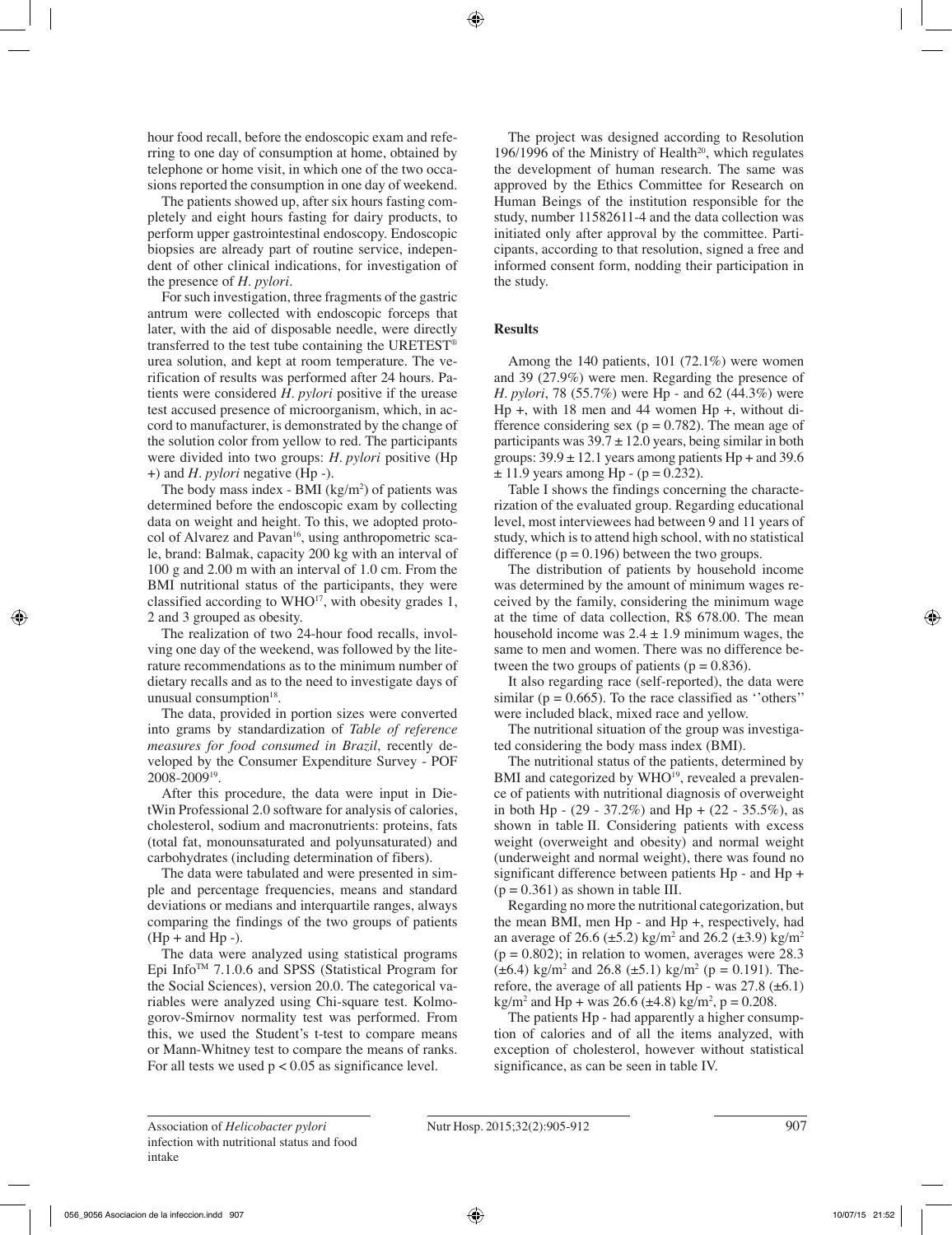**Table I** *Distribution of patients according to years of study, household income and race by presence of H. pylori and sex. Fortaleza city, 2013*

|                           |                      |                   |                         | Years of study  |                   |                  |                         |                                |  |  |
|---------------------------|----------------------|-------------------|-------------------------|-----------------|-------------------|------------------|-------------------------|--------------------------------|--|--|
|                           | Negative             |                   |                         |                 | Positive          |                  |                         |                                |  |  |
|                           | Male<br>$n(\%)$      | Female<br>$n(\%)$ | <b>Total</b><br>$n(\%)$ | Male<br>$n(\%)$ | Female<br>$n(\%)$ | Total<br>$n(\%)$ | <b>Total</b><br>$n(\%)$ | Test <sup>1</sup>              |  |  |
| $\leq 8$                  | 9(42.8)              | 14(24.6)          | 23(29.5)                | 6(33.3)         | 21(47.7)          | 27(43.5)         | 50 (35.7)               |                                |  |  |
| $9 - 11$                  | 11(52.4)             | 32(56.1)          | 43(55.1)                | 9(50.0)         | 20(45.5)          | 29(46.8)         | 72(51.4)                | $\chi^2$ = 3.26<br>$p = 0.196$ |  |  |
| $\geq$ 12                 | 1(4.8)               | 11(19.3)          | 12(15.4)                | 3(16.7)         | 3(6.8)            | 6(9.7)           | 18 (12.9)               |                                |  |  |
| Household Income $(MW)^3$ |                      |                   |                         |                 |                   |                  |                         |                                |  |  |
| <1                        | 0(0)                 | 2(3.5)            | 2(2.6)                  | 0(0)            | 2(4.5)            | 2(3.2)           | 4(2.9)                  |                                |  |  |
| $1 - 3$                   | 13(61.9)             | 41(71.9)          | 48 (61.5)               | 10(55.6)        | 27(61.3)          | 43 (69.4)        | 91(65.0)                |                                |  |  |
| $3 - 5$                   | 7(33.3)              | 5(8.8)            | 22(28.2)                | 4(22.2)         | 13(29.5)          | 13(21.0)         | 35(25.0)                | $\chi^2$ = 1.45                |  |  |
| $\geq$ 5                  | 1(4.8)               | 7(12.3)           | 4(5.1)                  | 3(13.6)         | 1(2.3)            | 2(3.2)           | 6(4.2)                  | $p = 0.836$                    |  |  |
| $DNK^2$                   | 0(0)                 | 2(3.5)            | 2(2.6)                  | 1(5.6)          | 1(2.3)            | 2(3.2)           | 4(2.9)                  |                                |  |  |
|                           | Race (self-reported) |                   |                         |                 |                   |                  |                         |                                |  |  |
| White                     | 3(14.3)              | 10(17.5)          | 13(16.7)                | 2(11.1)         | 5(11.4)           | 7(11.3)          | 20(14.3)                |                                |  |  |
| <b>Brunette</b>           | 10(47.6)             | 22(38.6)          | 32(41.0)                | 9(50.0)         | 18 (40.9)         | 27(43.6)         | 59 (42.1)               | $\chi^2$ = 0.82<br>$p = 0.665$ |  |  |
| Others                    | 8(38.1)              | 25(43.9)          | 33(42.3)                | 7(38.9)         | 21 (47.7)         | 28(45.1)         | 61 (43.6)               |                                |  |  |
| Total                     | 21(100.0)            | 57(100.0)         | 78 (100.0)              | 18(100.0)       | 44 (100.0)        | 62(100.0)        | 140 (100.0)             |                                |  |  |

 $\text{h}$   $\sim$  0.05 as level of significance;  $\text{2DNK} = \text{Do not know; } \text{3MW} = \text{Minimum Wave}$  (R\$ 678.00)

|                                 |                            |                     | <b>Table II</b><br>Distribution of patients according to nutritional status, sex and presence of H. pylori. Fortaleza city, 2013 |                     |                            |                     |
|---------------------------------|----------------------------|---------------------|----------------------------------------------------------------------------------------------------------------------------------|---------------------|----------------------------|---------------------|
|                                 |                            | Male                |                                                                                                                                  | Female              | Total                      |                     |
| Nutritional status <sup>1</sup> | <b>Negative</b><br>$n(\%)$ | Positive<br>$n(\%)$ | <b>Negative</b><br>$n(\%)$                                                                                                       | Positive<br>$n(\%)$ | <b>Negative</b><br>$n(\%)$ | Positive<br>$n(\%)$ |
| Underweight                     |                            |                     |                                                                                                                                  |                     |                            |                     |
| Normal weight                   | 11(52.4)                   | 5(27.8)             | 18 (31.6)                                                                                                                        | 14(31.8)            | 29(37.2)                   | 19(30.6)            |
| Overweight                      | 6(28.6)                    | 8(44.4)             | 23(40.3)                                                                                                                         | 14(31.8)            | 29(37.2)                   | 22(35.5)            |
| Obesity                         | 4(19.0)                    | 4(22.2)             | 14(24.6)                                                                                                                         | 16(36.4)            | 18(23.1)                   | 20(32.3)            |
| Total                           | 21(100.0)                  | 18(100.0)           | 57 (100.0)                                                                                                                       | 44 (100.0)          | 78 (100.0)                 | 62(100.0)           |

1 Nutritional status determined by Body Mass Index and categorized according to World Health Organization (1998), with the different degrees of obesity (I, II and III) grouped in one only category.

# **Discussion**

Initially addressing the urease tests results, noted that in 140 people, 44.3% were positive for the bacteria. This is not a prevalence study, but was expected finding values closer to other studies in the region, once the patients entered the study randomly. The findings are also below the percentage found in developing countries, but coincide with those of developed countries<sup>5</sup>.

Ford and Axon<sup>21</sup> summarized the literature published between April 2009 and March 2010 concerning the epidemiology of *H. pylori*. This search identified 17 studies that reported the prevalence of *H. pylori* infection in various groups of healthy individuals. The prevalence ranged from 7% in a study conducted among asymptomatic children in the Czech Republic, to 87% in a South African population of the Eastern Cape. Prevalence in European studies ranged between 7 and 33%, between 48 and 78% in South America studies and between 37.5 and 66% in Asian studies.

Regarding the Brazilian epidemiological data, also in Fortaleza city, the prevalence of *H. pylori* infection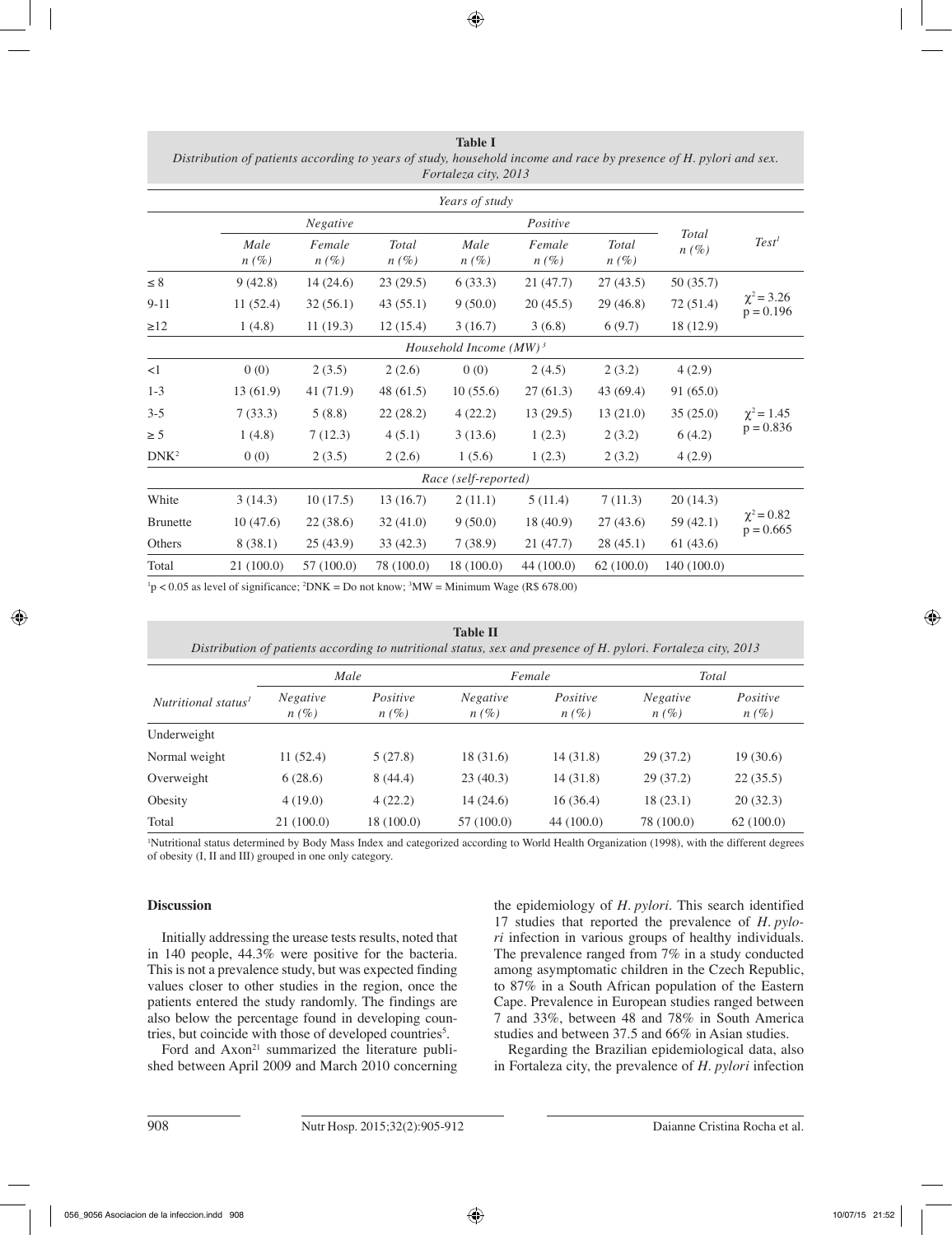was assessed in 610 residents of an urban low income community. It was found that 62.9% (384) had *H. pylori*22. Data from this study were collected in 2000 and 2001, and may have changed the situation found at that time. Moreover, the fact of being conducted in low-income population can justify the much higher number than that found in the present study because the group investigated over there had the average monthly income of 0.5 minimum wages and the present study 2.4 minimum wages. Nogara, Frandoloso and Rezende<sup>23</sup> investigated the *H. pylori* seroprevalence in 48 patients from a gastroenterology ambulatory, in Blumenau city (Santa Catarina state), finding only 33.3% with bacteria and with a predominance of people who received more than 4 minimum wages.

A methodological aspect of this study that deserves discussion is the use of urease test for the diagnosis in the presence of infection, which is sometimes criticized and, in literature is always discussed about what is the best detection test. The 3rd Brazilian Consensus about *H. pylori*24, puts as gold standard method the urea breath test with 13C, with sensitivity and specificity above 95%, but with use in the country limited to major urban centers and epidemiological studies, because it is not so cheap here as abroad. However, the document approves the use of other methods, the urease test among them, although highlighting the importance of the quality of the material and the competence of the responsible for obtaining this.

In a review of Tonkic *et al.*<sup>25</sup>, the accuracy above 90% for the urease test was appointed, but noting that this test can be compromised by the presence of gastrointestinal bleeding. In the present study, patients with this condition were excluded.

Seo *et al.*26 investigated the positivity of *H. pylori* by applying the urease test and histopathologic exam in 811 children and 224 adults. These authors pointed out that using of acid secretion inhibitors decreases the *H. pylori* density, contributing to the appearance of false negatives. In this study were not included users of these drugs.

|                               |                         |                     |                    |                         | . <i>.</i>          |                   |                            | Distribution of patients according to excess weight, sex and presence of H. pylori. Fortaleza city, 2013 |                  |
|-------------------------------|-------------------------|---------------------|--------------------|-------------------------|---------------------|-------------------|----------------------------|----------------------------------------------------------------------------------------------------------|------------------|
|                               | Male                    |                     |                    | Female                  |                     |                   | Total                      |                                                                                                          |                  |
| Excess<br>weight <sup>1</sup> | <b>Negative</b><br>n(%) | Positive<br>$n(\%)$ | Test <sup>2</sup>  | <b>Negative</b><br>n(%) | Positive<br>$n(\%)$ | Test <sup>2</sup> | <b>Negative</b><br>$n(\%)$ | Positive<br>$n(\%)$                                                                                      | $Test^2$         |
| No                            | 11(52.4)                | 6(33.3)             | $\gamma^2 = 1.430$ | 20(35.1)                | 14(31.8)            | $\chi^2 = 0.119$  | 31(39.7)                   | 20(32.3)                                                                                                 | $\chi^2 = 0.836$ |
| Yes                           | 10(47.6)                | 12(66.7)            | $p=0.232$          | 37(64.9)                | 30(68.2)            | $p=0.730$         | 47(60.3)                   | 42(67.7)                                                                                                 | $p=0.361$        |
| Total                         | 21 (100.0)              | 18 (100.0)          |                    | 57 (100.0)              | 44 (100.0)          |                   | 78 (100.0)                 | 62(100.0)                                                                                                |                  |

**Table III**

1 Excess weight according to Body Mass Index and categorized by the World Health Organization (1998), with overweight and obesity (I, II and III) grouped in one only category;  $\frac{2}{p}$  < 0.05 as significance level.

**Table IV**

|                       | Helicobacter pylori |               |             |                          |       |  |  |  |
|-----------------------|---------------------|---------------|-------------|--------------------------|-------|--|--|--|
| Food intake           | <b>Negative</b>     |               | Positive    | $p$ value <sup>1,2</sup> |       |  |  |  |
|                       | Mean/Median         | $SD^3/IQR^4$  | Mean/Median | $SD^3/IQR^4$             |       |  |  |  |
| Calories <sup>1</sup> | 1683                | 646.5         | 1630        | 581.7                    | 0.610 |  |  |  |
| Fiber $(g)^1$         | 13.9                | 6.2           | 12.8        | 7.8                      | 0.352 |  |  |  |
| Carbohydrate $(g)^1$  | 223.5               | 101.2         | 207.7       | 82.9                     | 0.323 |  |  |  |
| Protein $(g)^2$       | 73.8                | 60.6-88.9     | 69.5        | 53.9-89.6                | 0.307 |  |  |  |
| TF $(g)^2$            | 47.4                | 38.6-62.8     | 49.5        | 33.8-71.8                | 0.855 |  |  |  |
| SF (g) <sup>2</sup>   | 13.8                | $10.3 - 19.7$ | 13.2        | $9.3 - 20.8$             | 0.948 |  |  |  |
| PSF $(g)^2$           | 8.9                 | 5.8-12.9      | 10          | $6 - 13.6$               | 0.812 |  |  |  |
| MSF (g) <sup>2</sup>  | 11.2                | $8.5 - 16.5$  | 12.1        | 8.9-18.7                 | 0.638 |  |  |  |
| Sodium $(g)^2$        | 2.8                 | $2.1 - 3.6$   | 2.8         | $2.2 - 4.1$              | 0.545 |  |  |  |
| Cholesterol $(mg)^2$  | 180.6               | 132.5-296.8   | 196.6       | 136.7-269.3              | 0.879 |  |  |  |

Means and standard deviations, with statistical analysis by Student's t-test and  $p < 0.05$  as significance level; 2Medians and interquartiles ranges, with statistical analysis by Mann-Whitney test and  $p < 0.05$  as significance level;  ${}^{3}SD =$  standard deviation;  ${}^{4}IQR =$  interquartile range.

Association of *Helicobacter pylori* Nutr Hosp. 2015;32(2):905-912 909 infection with nutritional status and food intake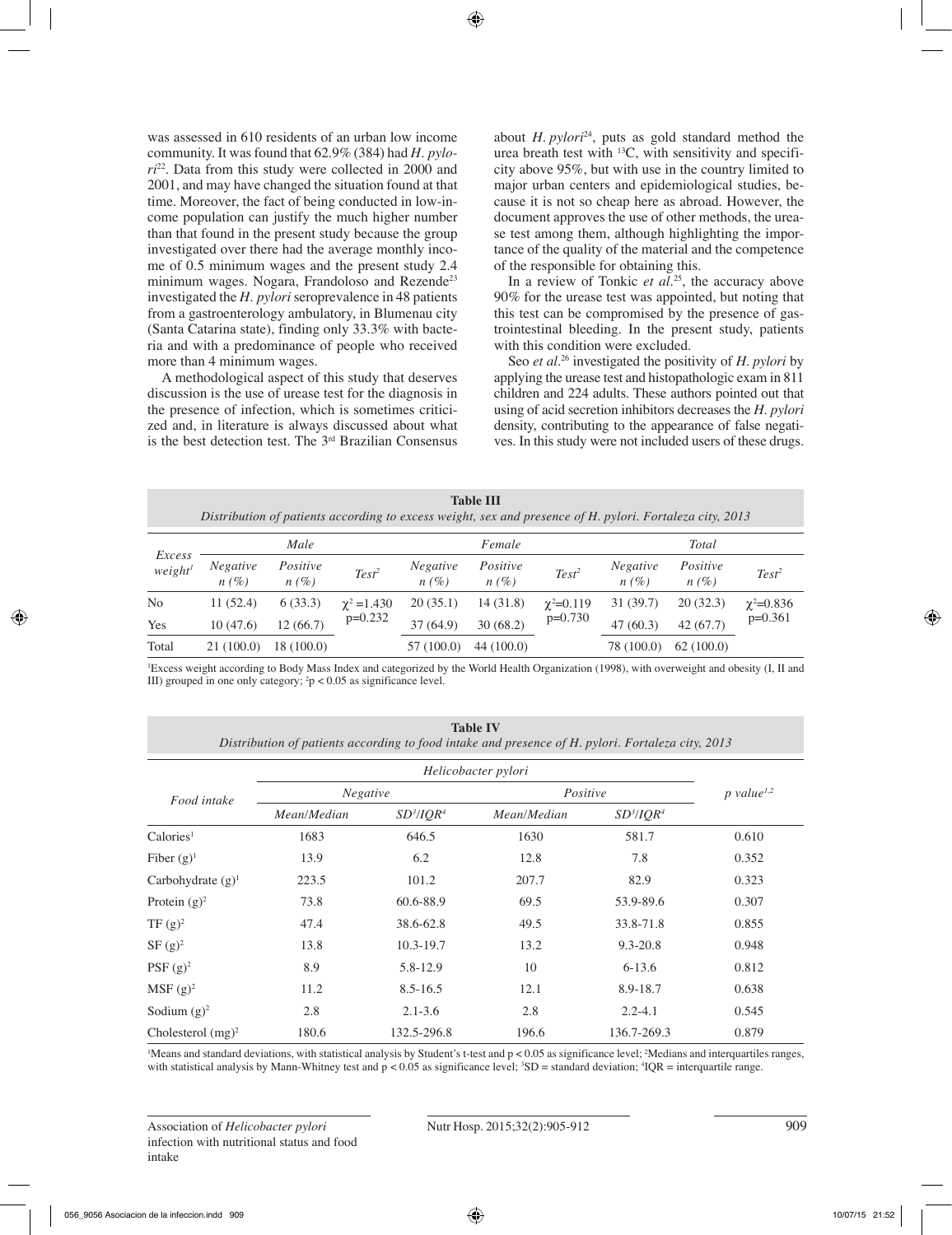Thus, the possible method limitations were controlled in this study, ensuring reliability of the results.

The use of endoscopy service was significantly higher for women (72.1%), confirming studies showing that women seek more health services $27.28$ .

Still concerning the sex, Nogara, Frandoloso and Rezende23 did not found significant difference between patients with *H. pylori* (PR = 2.4; 95% CI = 0.79 - 7.19;  $p = 0.165$ ). According McCallion *et al.*<sup>29</sup> and Kodaira, Escobar and Grisi $30$ , the infection is equally found in men and women, which was confirmed in our study.

Regarding population education, the majority (55.1%) had education levels between 9 and 11 years of study. According to the data from National Household Sample Survey (PNAD), the average number of years of study in Brazil is 7 and 7.3 years for men and women, respectively; whereas in Northeast these numbers fall to  $5.6$  and  $6.4$  years<sup>14</sup>. Therefore, our results were a little better when compared with the years of study in the Northeast and Brazil.

Patients were predominantly of race classified as ''others'' (43.6%), which included black, mixed race and yellow, followed by brunette color (42.2%). This scenario is partly according to the National Household Survey data on the Northeast, showing the distribution to 28.9% white, 10.5% black, 59.8% of mixed race and  $0.8\%$  yellow<sup>14</sup>.

Epidemiological review of *H. pylori* infection found a lower prevalence of the microorganism in Caucasians individuals<sup>30</sup>. The mechanism responsible for this difference cannot be attributed only to the socioeconomic conditions or way of life. Graham and colleagues $31$ reported a difference in prevalence by race, even after adjusting by socioeconomic factors. Thereby, it can be presumed that genetic factors that determine a different susceptibility to the ethnic groups may have relevance.

Finally, analyzing the distribution by sex, age, years of study, household income and race, the groups did not differ, showing homogeneity that facilitates the interpretation of the findings relative to the nutritional status and food intake.

As regards nutritional status, we observed that most patients both Hp -  $(60.3\%)$  and Hp +  $(67.8\%)$  had excess weight, with no difference between groups, either by evaluation of BMI categories (Tables II and III) as by assessing of means from this. The values found were above of data presented in the last national survey conducted by the Brazilian Institute of Geography and Statistics (IBGE) through the Consumer Expenditure Survey (POF) 2008-2009<sup>32</sup>, which showed 49% of overweight in the Brazilian population over 20 years of age. According to the similar demographic profile of the two groups, also there was no difference considering sex. However, regardless with or without infection, the findings place the participants of both groups with higher percentages of weight excess than those found in the Northeast, considering sex (Table III), since POF data 2008-2009<sup>32</sup> showed a percentage of weight excess of 47.7% among men and 46.7% among

women, so that only the male individuals Hp - in this study had similar proportion to those data.

Ioannou *et al.*33 in a population-based study that included 6,724 adult participants of Third National Health and Nutrition Examination Survey (NHANES III) showed that the presence of *H. pylori*/CagA was not associated with obesity or overweight.

Contrary, in a study of Wu *et al.*<sup>3</sup> with 414 patients with morbid obesity and 683 controls, the prevalence of *H. pylori* infection was shown to be significantly higher in thin patients than in obese, and the authors concluded that the absence of *H. pylori* may be a factor risk for developing obesity. Data from this epidemiologic study are not strong argument for this hypothesis because there were not correlated with hygiene standards and socio-economics, and these, as previously mentioned, are also known to show a relationship with nutritional status and obesity<sup>34,35</sup>.

On the other hand, modest increases of weight and BMI have been reported after eradication of *H. pylori*. In a Japanese study, there was a small  $(< 0.5 \text{ kg/m}^2)$ , but significant BMI increase after 1 year of successful eradication of *H. pylori* ( $n = 421$ ), but there was no change in BMI after treatment failure ( $n = 158$ )<sup>36</sup>. In another study from Japan, 37 patients successfully treated for the bacteria were followed for three years and had a BMI increase, compared to the situation before the treatment, although it was not investigated whether this increase was significantly greater than that experienced the placebo group<sup>37</sup>. After these two studies, it was carried out a study in Europe also to investigate the impact of eradication of *H. pylori* in BMI and it was found that the mean BMI increased from  $27.5 \text{ kg/m}^2$  to  $27.8 \text{ kg/m}^2$  after 6 months in the intervention group compared to an increase of 27.0 kg/m² for  $27.2 \text{ kg/m}^2$  in the placebo group and the adjusted difference between the groups was statistically significant<sup>38</sup>.

François *et al.*<sup>4</sup> found that after eradication of *H. pylori*, the levels of postprandial ghrelin were almost six times higher than the pre-eradication ( $p =$ 0.005) and the median of leptin levels also increased (20%) significantly ( $p \le 0.001$ ). The BMI increased significantly  $(5 \pm 2\%, p = 0.008)$  along 18 months in *H. pylori*-positive subjects initially, but was not significantly altered in individuals which were *H. pylori*-negative at baseline. The change of ghrelin before the meal after the eradication of *H. pylori* was positively correlated with change in BMI after eradication of *H. pylori*. These data provide direct evidence that colonization by *H. pylori* is involved in the leptin and ghrelin regulation, with consequent effects on body's morphometry.

It is noticed that the studies discussed here had differentiated samples, some being population-based like others that included few subjects. There may be other factors involved, besides the sample size, how the population characteristics of different regions. There may also be an impact of biochemical markers such, as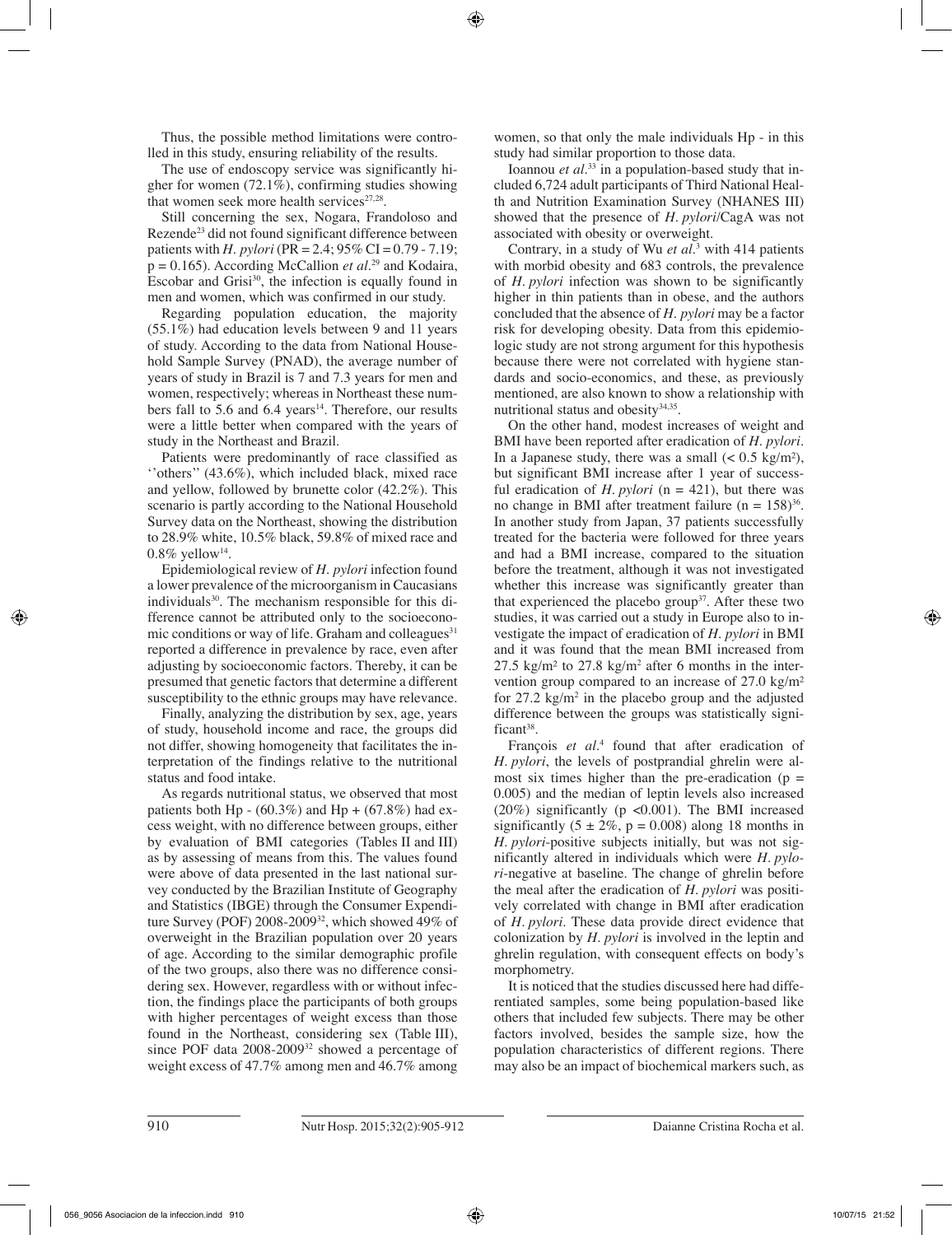leptin and ghrelin mentioned here and even these may be influenced differently according to the population profile studied. There are still many questions to be answered and more studies are needed, especially coming from different regions, helping to create a more detailed and thorough framework of existing interrelationships.

Our study showed, additionally, that the presence of *H. pylori* did not affect food intake, relative to diet chemical composition, and besides there was no association considering the sex of the patients.

 How the intention was only check potential influences on body weight, the focus has been linked to the quantitative analysis of diet, has not being investigated, in a comparative way, the foods present in the daily menus. The lack of relationship between BMI and the presence of infection is consistent with the lack of relationship between this and the food intake. On the other hand, worth thinking about the fact that other studies conducted in the region in the last 10 years, comparing the food intake of carriers and non-carriers of different conditions, showed certain homogeneity in Ceará menu, making it difficult to find some significant statistic on differences detected<sup>39-40</sup>.

Our study has some limitations. Firstly, biochemical markers levels of appetite and satiety were not investigated. However, both groups were very homogeneous in terms to social-economic-demographic profile, nutritional and food. The assessment of nutritional status and food intake was consistent among themselves by showing do not have participation of *H. pylori* infection in the occurrence of these events. Secondly, the symptoms were not identified, because as patients were treated at an Endoscopy Service, symptoms such as dyspepsia and indigestion could have influenced food intake.

Remains the proposal to continuation of the investigation, checking the effects of infection eradication, verifying dosages of biochemical markers of appetite and evaluating others food components.

# **Conclusion**

The prevalence of excess weight was high in the studied group, with no difference considering the *H. pylori* infection. Besides, the food intake of the assessed groups was also similar in all components analyzed: calorie, fibers, carbohydrates, proteins, total fats, saturated fats, polyunsaturated fats, monounsaturated fats, sodium and cholesterol. Therefore, the nutritional status and the food intake were similar in both groups and were not associated with H. pylori infection.

#### **Acknowledgments**

National Council for Scientific and Technological Development (CNPq) for the financial support through CNPq's Universal Notice 14/2011, process 483302/2011-2.

## **Conflict of interest**

None.

#### **References**

- 1. Fentoflu O, Tadelen P, Uskun E, Aykaç Y, Bozkurt FY*.* Periodontal Status in Subjects With Hyperlipidemia. *J Periodontol*. 2009; 80(2):267-73. doi: 10.1902/jop.2009.080104
- 2. Azuma T, Suto H, Ito Y, Muramatsu A, Ohtani M, Dojo M, Yamazaki Y, Kuriyama M, Kato T. Eradication of Helicobacter pylori infection induces an increase in body mass index. *Aliment Pharmacol Ther*. 2002;16(2):240-244..
- 3. Wu MS, Lee WJ, Wang HH, Huang SP, Lin JT*.* A case-control study of association of *Helicobacter pylori* infection with morbid obesity in Taiwan. *Arch Intern Med*. 2005;165(13):1552-55.
- 4. Francois F, Roper J, Joseph N, Pei Z, Chhada A, Shak JR, Perez AZO, Perez-Perez GI, Blaser MJ. The effect of H. pylori eradication on meal-associated changes in plasma ghrelin and leptin. *BMC gastroenterology*. 2011;11(1):37.
- 5. Takashi A, Shigeto M, Tsukasa I, Yasuyuki K, Ikuya M, Masaru Y, Takeshi A, Takeshi I, Tomohisa T, Nobuaki Y, Satoshi K, Yuji N, Toshikazu Y, Akihiro A, Akio I. Plasma ghrelin isoforms and gastric ghrelin O-acyltransferase expression are influenced by Helicobacter pylori status. *Nutrition*. 2012;28(10):967-72.
- 6. Ulasoglu C, Isbilen B, Doganay L, Ozen F, Kiziltas S, Tuncer I. Effect of Helicobacter pylori eradication on serum ghrelin and obestatin levels. *World journal of gastroenterology: WJG*. 2013;19(15):2388.
- 7. WGO Practice Guidelines: *Helicobacter pylori* nos países em desenvolvimento. World Gastroenterology Organisation, 14p., 2010. Disponível em: < http://www. worldgastroenterology. org/assets/downloads/pt/pdf/guidelines/helicobacter\_pylori\_ developing\_countries\_pt.pdf>. Acesso em 01 ago 2013.
- 8. Blaser MJ, Atherton JC. *Helicobacter pylori* persistence: biology and disease. *J Clin Invest*. 2004; 113:321-33.
- 9. Konturek S, Konturek JW, Pawlik T, Brzozowski T. Brain gut axis and its role in the control of food intake. *J Physiol Pharma*. 2004;55(1):137-54.
- 10. Wren AM, Seal LJ, Cohen MA, Brynes AE, Frost GS, Murphy KG, et al*.* Ghrelin enhances appetite and increases food intake in humans. *J Clin Endocrinol Metab*. 2001;86(12):5992-5.
- 11. English PJ, Ghatei MA, Malik IA, Bloom SR, Wilding, J.P*.* Food fails to suppress ghrelin levels in obese humans. *J Clin Endocrinol Metab*. 2002; 87(6):2984-7.
- 12. Osawa M, Nakazato M, Date Y, Kita H, Ohnishi H, Ueno H, et al*.* Impaired Production of Gastric Ghrelin in Chronic Gastritis Associated with *Helicobacter pylori. J. Clin. Endocrinol*. Metab. 2005;90(1):10-16,.
- 13. Nwokolo CU, Freshwater DA, O'hare P, Randeva, HS. Plasma ghrelin following cure of *Helicobacter pylori*. *Gut*. 2003;52(5):637-40.
- 14. Tatsuguchi A, Miyake K, Gudis K, Futagami S, Tsukui T, Wada K, et al*.* Effect of *Helicobacter pylori* infection on ghrelin expression in human gastric mucosa. *Am J Gastroenterol*. 2004;99(11):2121-27.
- 15. NwenekaCV, Prentice AM. *Helicobacter pylori* infection and circulating ghrelin levels - A systematic review. *BMC Gastroenterol*. 2011;11(7):1-18. doi:10.1186/1471-230X-11-7
- 16. Alvarez BR, Pavan AL. Alturas e comprimentos. In E. L. Petroski (Ed.) Antropometria: técnicas e padronizações. Porto Alegre: Pallotti, 1999: 29-51.
- 17. WHO World Health Organization. Obesity Preventing and Managing the Global Epidemic. Geneva, World Health Organization; 1998. 276p.